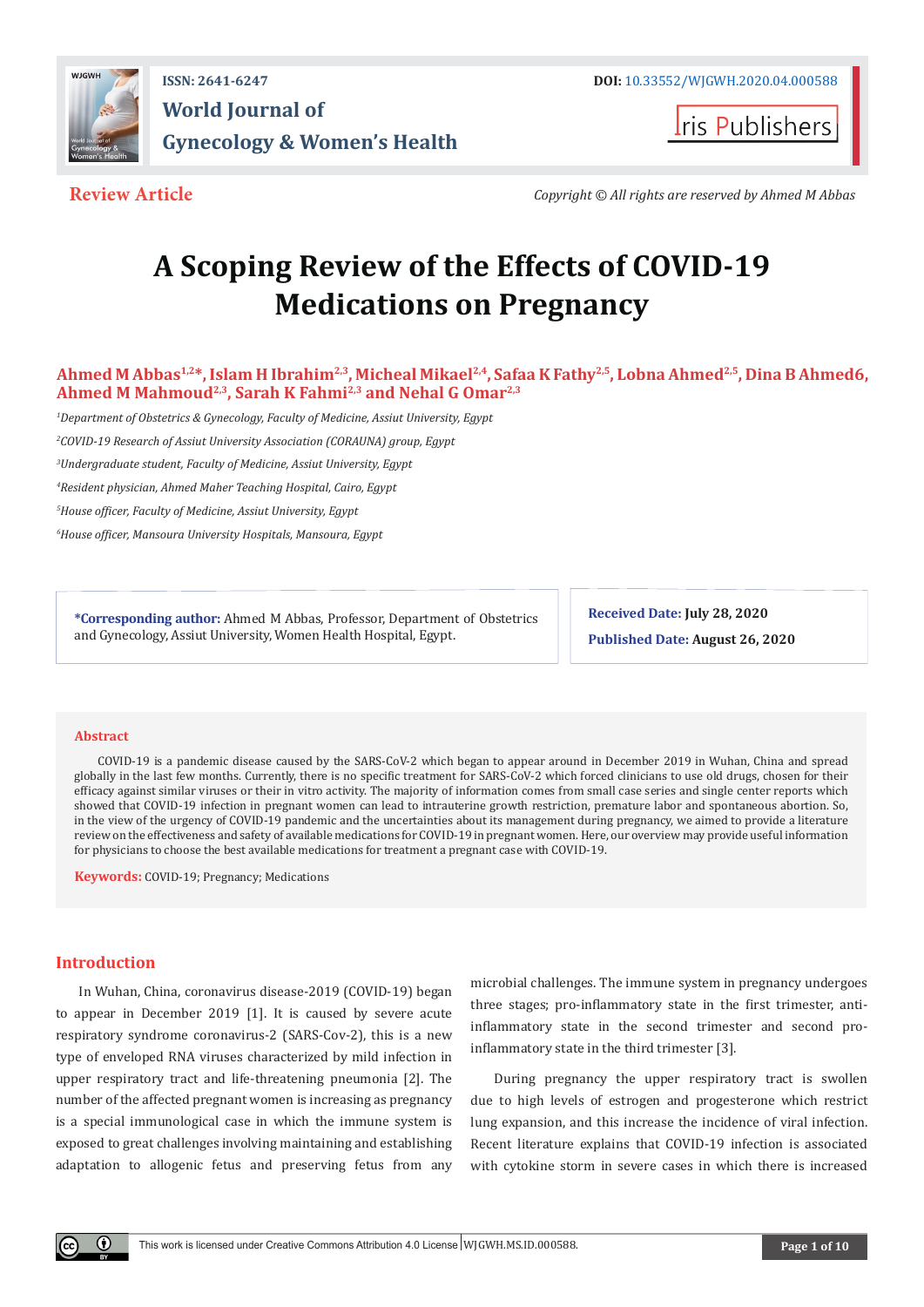plasma concentration of tumor necrosis factor alpha, macrophage inflammatory protein1 alpha, monocyte chemoattractant protein1, granulocyte-colony stimulating factor, interferon gamma inducible protein10, interleukins (IL-2), (IL-7), (IL-10). Based on the proinflammatory state in third and first trimester in pregnancy and cytokine storm in COVID-19 infection the pregnant women are exposed to severe inflammatory state which can affect the fetal brain and leads to several aspects of neuronal dysfunction [3,4]. Also, elevated levels of TNF alpha in mother's peripheral blood can be toxic to early embryo development and induce preterm delivery in non-human models [5].

Previous studies have explained that COVID-19 infection in pregnant women can lead to intrauterine growth restriction, premature labor and spontaneous abortion [6]. Therefore, treatment must be initiated when potential benefits outweigh potential risks and intra uterine development must be monitored closely during treatment and even after the treatment is stopped [7]. Due to the urgency of COVID-19 pandemic and the uncertainties about its management during pregnancy, we aimed to provide a literature review on the effectiveness and safety of available medications for COVID-19 in pregnant women. After we reviewed the guidelines and protocols from National institution of health (NIH), United Kingdom National Health Service (NHS), Egypt, Saudi Arabia, France, Italy, Spain and China, we limited our search on the most relevant medications mentioned in them. We also limited our search on English-language literature.

#### **Chloroquine and Hydroxychloroquine**

Chloroquine and hydroxychloroquine are antimalarial and antirheumatoid drugs. They are weak bases and have deep volume of distribution and half-life around 50 days. These drugs cause defect in the lysosomal activity and autophagy, interfering with stability of cell membrane and causing defect in pathway of signaling and transcriptional activity leading to inhibition of cytokine production and modulating certain co-stimulatory molecules. Both drugs are enantiomers [8]. Chloroquine and hydroxychloroquine are category C according to FDA [9]. Studies showed that they have a broadspectrum antiviral effect by increasing endosomal PH required for virus\cell infusion and causing defect in glycosylation of cellular receptors of SARS-COV. They also have anti-inflammatory effect plus their anti-viral effect which are responsible for their potent effect in treating COVID-19 [10]. Chloroquine can cross the placenta and accumulate in the fetal tissues as hydroxychloroquine which tend to accumulate in melanin containing tissues as retina and choroid leading to loss of vision [11].

On follow up of infants that their mothers took hydroxychloroquine during gestation and lactation, Hart and Naughton presenting that the main complication is preterm delivery (20.5%), no significant neonatal infections or congenital

anomalies were observed, including infants that were breastfed. They concluded that hydroxychloroquine seems to be safe during pregnancy and preterm delivery reflects the state of maternal disease [12]. Suhonen reported a case receiving hydroxychloroquine phosphate in the first six weeks of pregnancy to control discoid systemic lupus erythematosus and fetus was born with no anomalies and grew without any mental or physical abnormalities [13]. Ross and Garotos examined autopsy from 14-week aborted fetus as his mother taking chloroquine showing no anomalies in oropharynx [14].

Additionally, eight patients who were presented to American Rheumatism Association, these patients had 28 pregnancies, they were receiving chloroquine, three of them underwent incomplete pregnancy or neonatal death as they came during period of activity of the disease, one had still birth fetus, four underwent spontaneous abortion and six had full term standard deliveries [15]. A meta-analysis conducted on hydroxychloroquine included seven cohort studies and one randomized controlled trial showed no significant increase in the rates of major congenital, craniofacial, genitourinary, cardiovascular, nervous system malformations, stillbirth or prematurity. Unfortunately, there is no data about the effect of chloroquine on pregnant women with COVID-19.

#### **Remdesivir**

Remdesivir is small molecule broad spectrum antiviral drug which act as RdRp inhibitor targeting viral genome process of replication. It is recommended to be safe during pregnancy in COVID-19 infection as in trials conducted of Marburg virus and Ebola virus [16]. In reproductive non-clinical toxicity, there is no adverse effects were noticed on embryo-fetal development in male infertility or pregnant animal with Remdesivir. In photoactivated localization microscopy study of acute Ebola virus disease, 26% of children and 3% of pregnant women received Remdesivir without any notable adverse effect [17].

#### **Interferons (IFN-α and IFN-β mainly)**

Type I interferons (IFN-α/β) have broad spectrum antiviral activities against RNA viruses by inducing an antiviral response across a wide range of cell types and stimulating the host adaptive immune response [18]. Data from several pregnancy registries showed no association between preconception or during pregnancy exposure to interferon-beta-1b and an increased risk of adverse birth outcomes [19]. A meta-analysis conducted to observe whether type I interferon has adverse effects on pregnant women with primary thrombocytopenia. The results showed that IFN-α did not significantly increase the risk of malformations, miscarriages, stillbirths, or premature births [20]. Another large systematic review included 50 studies that identified 761 pregnancies exposed to interferon β. Results reported that exposure to interferon β was associated with shorter mean birth length, lower mean birth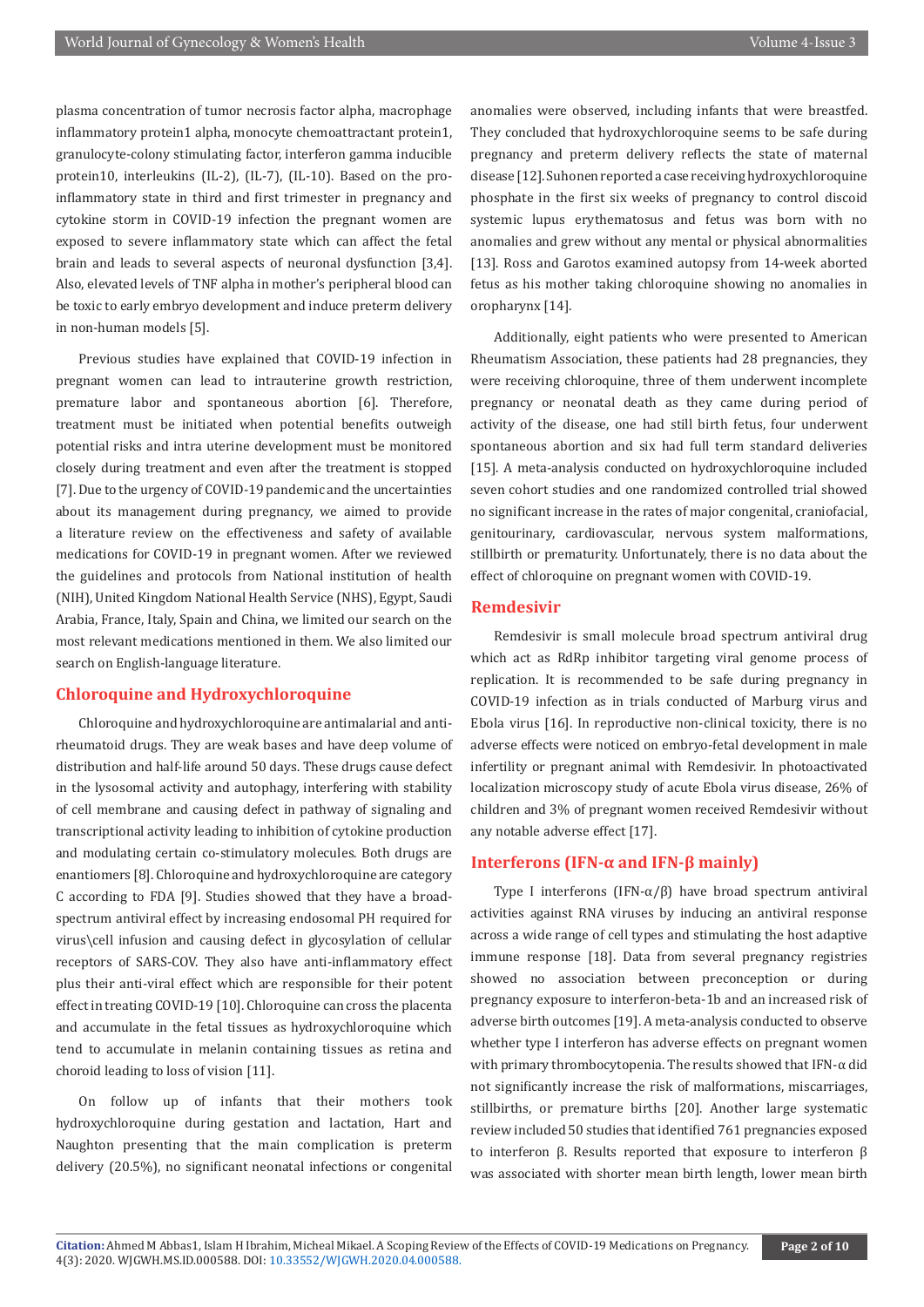weight, and preterm birth (<37 weeks); however, there was no increased risk of serious pregnancy complications of spontaneous abortion, cesarean delivery or birth weight < 2.5 kg [21].

A recent study included data from 26 European countries evaluated pregnancy outcomes of 948 pregnant women with multiple sclerosis receiving IFN I-β during pregnancy or within one month before conception. Results did not show an increased risk of fetal malformations or spontaneous abortion [22]. Currently, IFN type I is classified as US FDA pregnancy category C.

#### **Janus Kinase Inhibitors (e.g., Baricitinib)**

Baricitinib is a potent and selective janus Kinase Inhibitor that is used for treatment of rheumatoid arthritis and currently being investigated for treatment of COVID-19 cases due to its antiinflammatory and antiviral activities [23] as it would likely prevent the dysregulated production of pro-inflammatory cytokines in COVID-19 cases [24]. There are limited human data on the use of baricitinib to evaluate the drug-associated risk for major birth defects or miscarriage. In animal studies of embryo-fetal development, there was increased embryo lethality in some species that were given baricitinib at very high doses, above the maximum human recommended dose [25]. Baricitinib is not assigned in the US FDA pregnancy categorization. But It is classified as AU TGA (Australian categorization) pregnancy category: D.

### **Interleukin-1 Inhibitors (e.g., Anakinra)**

Interleukin-1 is a pro inflammatory cytokine binds to IL-1 receptor and modulate its action so inhibitors of interleukin-1 are used to treat rheumatoid arthritis and currently being investigated for treatment of COVID-19 due to its potential effect to interfere with the cytokine storm in severe cases of COVID-19 [26]. There is limited evidence about the use of Interleukin-1 inhibitors(IL-1) in pregnancy but unintentional first trimester exposure is unlikely to be harmful [27]. According to an International multi-center study of the pregnancy outcomes in pregnant women exposed to interleukin-1 inhibitors, the use of interleukin-1 inhibitors may not significantly affect pregnancy outcomes or infant development. The study identified a total of 43 pregnancies with IL-1 inhibitors exposure in 7 countries, including 8 maternal from 14 with canukinumab and 23 maternal from 29 with anakinra. Seven healthy infants of normal gestational age and birthweight delivered from eight pregnancies exposed to canukinumab. Twenty-one healthy infants, and one baby with unilateral renal agenesis and ectopic neurohypophysis delivered from 23 pregnancies exposed to anakinra [28]. Anakinra is classified as US FDA pregnancy category B and AU TGA pregnancy category: B1.

#### **Interleukin-6 Inhibitors (e.g., Tocilizumab)**

Interleukin-6 (IL-6)is a pro-inflammatory cytokine that activates its downstream Janus kinase (JAK) signal by binding the

transmembrane (cis-signaling) or soluble form (trans-signaling) of the IL-6 receptor [29]. Tocilizumab is a monoclonal antibody used for the treatment of rheumatoid arthritis and currently being investigated for treatment of some cases of severe COVID-19 with good results [30]. There are insufficient data to determine if there is a drug-associated risk for major birth defects or miscarriage [31]. A study analyzed pregnancy-related reports of 399 women with Tocilizumab exposure shortly before or during pregnancy. Pregnancy outcomes were reported in 288 pregnancies (72.2%) and showed no indication for a substantially increased malformation risk but the data do not yet prove safety [32]. Another Japanese retrospective study included 61 pregnancies with rheumatic disease exposed to tocilizumab during conception. Results showed no increased rates of spontaneous abortion or congenital abnormalities [33]. Tocilizumab is classified as US FDA pregnancy category C and AU TGA pregnancy category: C.

## **HIV Protease Inhibitors (e.g., Lopinavir/Ritonavir Darunavir/Cobicistat)**

Lopinavir and Darunavir work as competitive inhibitors through binding directly to HIV protease and prevent subsequent cleavage of polypeptides, which in turn reduce viral replication and spread. Ritonavir and Cobicistat are metabolism-based enhancer to increase the exposure of Lopinavir and Darunavir [34]. Both drugs are used for treatment of HIV-infected women during pregnancy and prevention of mother-to-child transmission. In spite of their efficacy in vitro against SARS-CoV, they have poor selectivity index requiring higher than the tolerable level to achieve the clinically significant inhibition in vivo; however, based on systemic review and clinical studies found when given early to be associated with lower hospital stay and lower mortality rates [35-37].

Lopinavir is one of the main HIV protease inhibitors recommended in pregnancy with a good safety profile. Pharmacokinetics studies reported lower exposure of LPV in pregnancy [38] due to moderate decrease of total Lopinavir concentrations despite the dose increase [39]. However, the exposure of unbound LPV did not change significantly regardless of trimester or dose [40]. Two cohort studies of 21 women conducted with steady pharmacokinetic evaluations concluding that improving the oral bioavailability of the tablets may compensate for the reduction in exposure during the later stages of pregnancy [41]. Therefore, a population pharmacokinetic analysis conducted to assess the statically significance doesn't show clinically meaningful difference between Lopinavir exposure in pregnant women receiving the tablet and non-pregnant receiving the capsule and dose adjustment isn't needed [42]. However increased doses may be preferable in obesity (>100kg) and with a previous history of LPV/RTV use and/or compliance issues [43]. Bearing in mind that increasing the dose didn't correlate with frequent adverse effects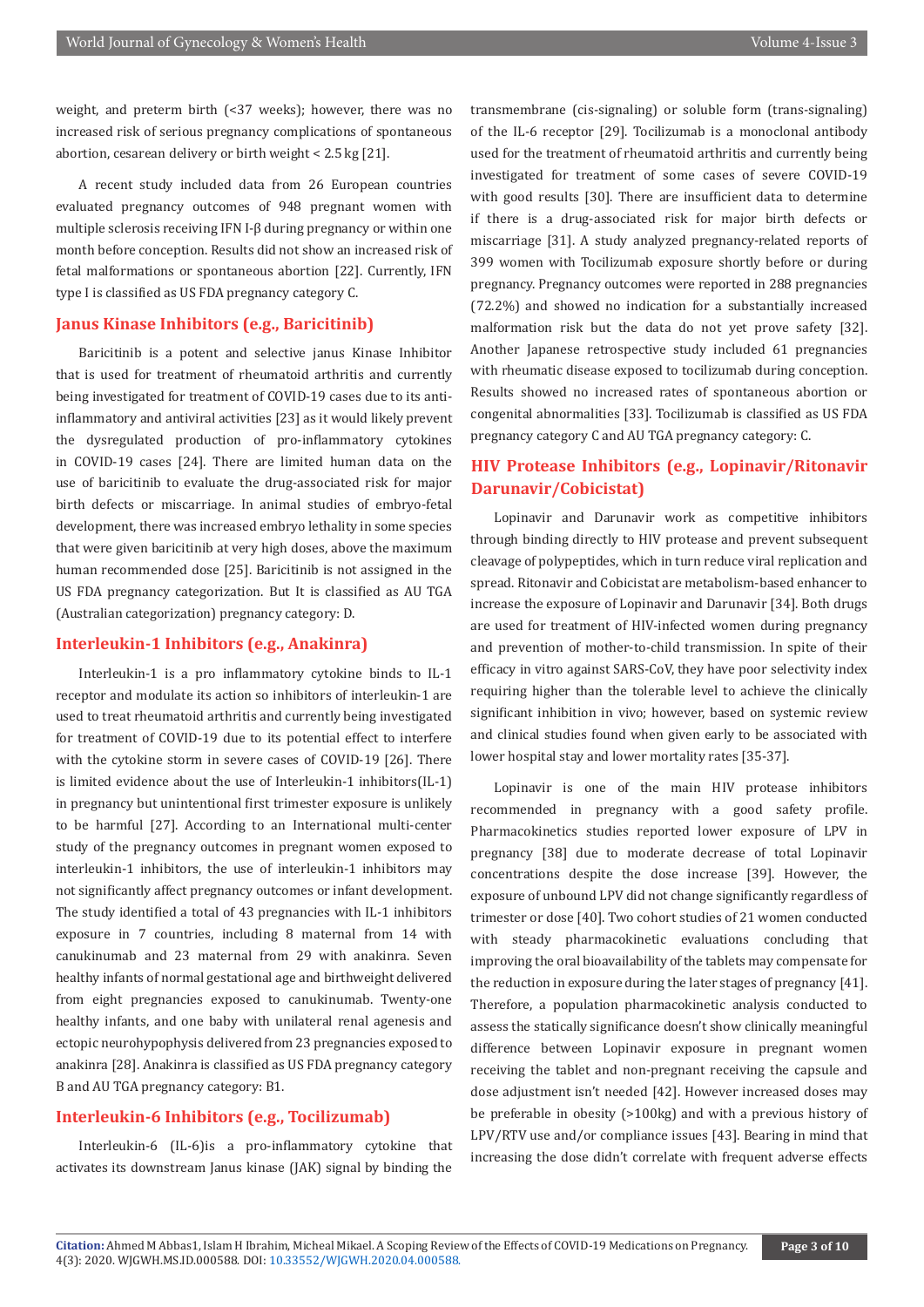according to a random clinical trial [44] and didn't result in greater neurodevelopmental risks for HIV positive mothers or uninfected infants [45].

Despite the high frequency of maternal adverse effects, they are mostly of low severity hence LPV is considered safe throughout pregnancy. It is not assigned in FDA pregnancy category, however; it's classified by AU TGA pregnancy category as: B3

Darunavir is not recommended to use in pregnancy due to the great diminished exposure in second and third trimesters of pregnancy leading to increase the risk of virologic failure during pregnancy and must be boosted by Ritonavir low dose [46]. A large non blind clinical trials of 28 women supported by pharmacokinetic studies has found that using DRV/COBI during pregnancy is associated with reducing the exposure of total DRV area under the curve by 33% and 48% and DRV trough concentrations were reduced by 71% and 75% [47]. Prevalence of birth defects for pregnancies of women on Darunavir-containing regimens in the first trimesters 0.4% higher than the control population according to the Antiretroviral Pregnancy Registry [48]. Preterm delivery and low birth weight have been noted as adverse outcomes, but correlation isn't established [49]. It is not assigned in FDA pregnancy category and classified by AU TGA pregnancy category as: B2

#### **Ivermectin**

Ivermectin is one of the most widely used anti-parasitic drugs for animals and humans. Its main action is to inhibit the importin family of nucleus-cytoplasmic transporters which is responsible for transmitting viral proteins into the host cell nucleus. A metaanalysis covering several animal studies showed its effectiveness against both RNA and DNA viruses but lack human studies [50]. Based on a systemic review of the safety of Ivermectin treatment in pregnant women conducted on five retrospective case control studies and one random clinical trial concluding the absence of evidence for excess abnormal birth outcomes in woman who received Ivermectin during pregnancy. Despite the serious unfavorable outcomes regardless of the dose, no correlation between adverse effects and Ivermectin administration can be assessed because the intended studies weren't designed to focus on the safety of Ivermectin use throughout pregnancy [51,52]. Further reproductive toxicological studies and randomized clinical trials are needed to reach conclusive results. The drug is already in clinical trials all over the world, but pregnant women are excluded as a vulnerable group making the assessment of safety and efficacy of drugs in pregnancy extremely difficult. Ivermectin has been classified as pregnancy category C by the FDA.

#### **Convalescent Plasma and Immune Globulins**

Plasma from convalescent patients and human immunoglobulin (IVIG) have been proposed by as alternatives containing the antibodies that could be able to reduce the viral load, decrease disease severity score and improve the oxygenation state of the transfused subjects. Available studies to support their use are limited to case reports and case series. according to a recent systemic review of five studies most of them conducted in china on small groups of patient exhibit improvement after plasma therapy in temperature and respiration [52]. Definitive conclusion can't be obtained due to high risk of bias, some weren't constant or performed on other RNA viruses [53-56] Although maximum dose of 2400ml is reported in 73 male patients in China [57], but optimal dose remained indefinite. Monoclonal antibodies are preferred due to their specificity, low risk of blood-borne pathogen infection [58]. FDA is permitting the emergency investigational use of convalescent plasma to treat COVID-19 under the criteria of the emergency IND.

#### **Antithrombotic Therapy**

There are two types of antithrombotic drugs anticoagulants and antiplatelet drugs. Anticoagulants slow down clotting, thereby reducing fibrin formation and preventing clots from forming and growing. Antiplatelet agents prevent platelets from clumping and also prevent clots from forming and growing [59]. In 1970, LMWH was produced chemically by splitting heparin into one-third of its original size. It has few side effects than heparin and has a more effect as an anticoagulant [59]. Aspirin is the first antiplatelet drug which used to relieve pain for more than 100 years. Then in 1960s, proven aspirin prevented platelets from clumping, and subsequent clinical trials showed that it reduces the risk of stroke and heart attack. In 1980, researchers showed that aspirin in very low doses (much lower than that required to relieve a headache) blocked the production of a chemical in platelets that is required for platelet clumping. During that time, better understanding of the process of platelet clumping allowed the development of designer antiplatelet drugs directed at specific targets [59,60].

Once Aspirin reaches systemic circulation, it lacks antiplatelet activity. Aspirin achieve its maximum effect within 1 hour following an initial dose (325 mg), and to sustain its effect use very low dose (40mg/d). Its dose ranges from 50 up to 320mg/d [61]. The most dosage prescribed is (81mg/d) which called baby aspirin. Increasing dose of aspirin does not improve efficacy but increasing side effect especially gastrointestinal bleeding [62]. There are many roles of early use of aspirin in COVID-19 patients like inhibiting virus replication, anti-platelet aggregation, anti-inflammatory and anti-lung injury, is expected to reduce the incidence of severe and critical patients, shorten the length of hospital duration and reduce the incidence of cardiovascular complications.

Low-dose aspirin (150mg/d) is effective in prevention of placental complications during pregnancy like pre-eclampsia and fetal growth restriction. Additionally, this low dose not associated with an increased risk of congenital defects, bleeding or premature closure of the ductus arteriosus [63].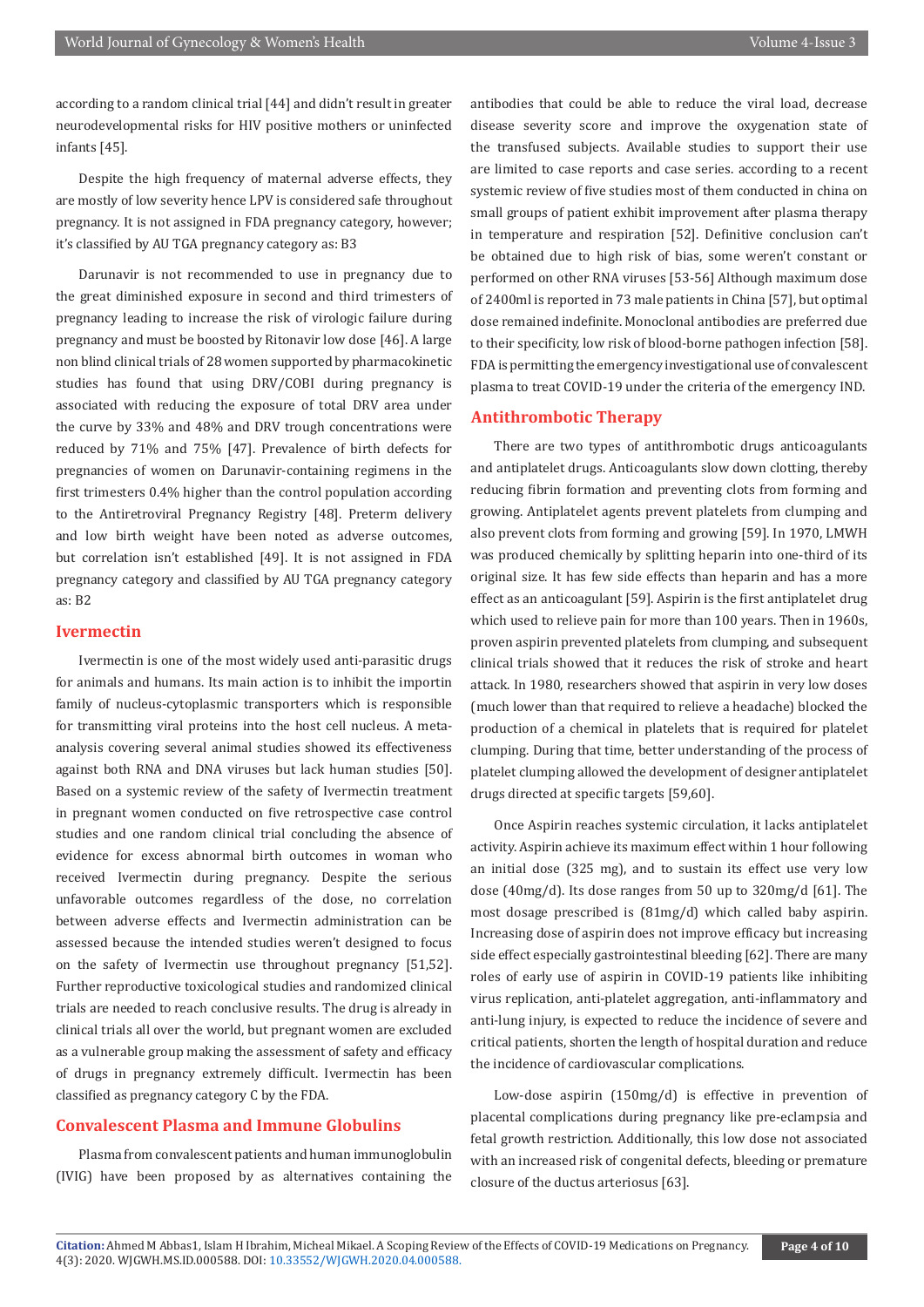#### **Antibacterial Therapy**

Antibacterial therapy should not be started by default, but only if we suspect bacterial infection; it is mandatory to monitor the patient's status with blood culture, urine analysis and urine culture and to start the appropriate therapy only in case of positive cases [64]. Based on the patient's clinical manifestation, if the bacterial infection cannot be excluded, it is possible to start a therapy for community-acquired pneumonia (amoxicillin, azithromycin) in mild cases of COVID-19 disease; in severe patients until specific bacteria are identified, all possible pathogens should be treated. For instance, intravenous ceftriaxone could be used while waiting for cultures, starting appropriate and specific antibiotic therapy, based on the specific infection, as soon as possible [64-66].

Amoxicillin belongs to the class of beta lactam antibiotics, is semi synthetic penicillin that produce a bactericidal action by inhibiting the synthesis of the bacterial cell wall. It has a wide spectrum of action against both gram positive and gram negative bacteria; it is used to treat most bacterial infections, in many cases amoxicillin is the first choice drug compared to other beta lactamic group of antibiotics, because it is much better absorbed through the oral route. Amoxicillin is classified as class B by FDA and commonly used in pregnancy and breastfeeding [67,68].

Azithromycin belongs to a family of macrolide-type antibiotics and it works by inhibiting the protein biosynthesis and as a result the growth of bacteria (bacteriostatic drug). It has common side effects such as nausea, vomiting, diarrhea, abdominal pain and, less frequently some ECG changes as prolonging the QT interval. In fact, the addition of Azithromycin to the protocol with chloroquine it is not recommended as their combination may cause QT prolongation, with a greater risk of adverse cardiac effects.68 Azithromycin is classified as class B by FDA and commonly used in pregnancy and breastfeeding [69].

Ceftriaxone is a beta-lactam agent which considered as a member of third generation cephalosporins group and it has a bactericidal action by interfering with the synthesis of peptidoglycans (i.e. bacterial cell wall constituents). Compared to first and second generation cephalosporins, it has lower efficacy against Gram-positive bacteria but it has a higher activity against Gram-negative bacteria. It has common side effects like diarrhea, nausea or vomiting, pancreatitis, stomatitis, glossitis, and in general gastrointestinal symptoms. Ceftriaxone is classified as class B by FDA and commonly used in pregnancy and breastfeeding [70].

#### **Proton Pump Inhibitors (PPIs)**

Proton pump inhibitors (PPIs) remain central to management of acid-suppression disorders and are considered safe in the general population [71]. About two thirds of pregnant patients develop heartburn [72]. There are many factors which cause this, but the most significant one is a decrease in lower sphincter

pressure of esophagus due to the female sex hormones, particularly progesterone. A prospective controlled cohort study was done on 295 pregnancies have deal with PPIs, 53 of them exposed to pantoprazole, and in comparison, with pregnancy outcomes with those of 868 control subjects. Rate of major congenital malformations in the group exposed to pantoprazole was 2.1% (1/48) compared with 3.8% in the control group (30/792) and no pattern of congenital anomalies [73]. PPIs have not a great teratogenic effect on pregnant women [74]. So pregnant women should choose an old PPI in a pharmacologic class that has the most fetal safety data that indicate the drug is effective. PPIs are classified as pregnancy category B.

# **Angiotensin Converting Enzyme Inhibitors (ACE inhibitors) & Angiotensin Receptor Blockers (ARBs)**

Studies showed that COVID-19 uses ACE2 receptors in a way similar to SARS CoV. Poor outcomes in patient with diabetes mellitus and hypertension support this theory due to over expression of these receptors. Recent studies showed that patients receiving ACE inhibitors are in danger of poor outcomes due to up regulation of these receptors [75]. For pregnant women, ACE inhibitors can lead to injury or even more death of the fetus [76,77]. That's why the FDA put them in category C in first trimester and category D in the second. Thus, in turn, their use in pregnancy is not recommended and if it is necessary, the cardiologist must be cautious [77-78].

#### **Host Directed Therapy (HDT)**

Host Directed Therapy (HDT) is considered a group of maneuvers working through modulating the host immunity to decrease the damage resulting from excessive inflammatory process [79]. Evidences from clinical practice show that patients with severe symptoms of COVID-19 disease may present with which is called cytokines storm. Cytokines storm presents with an excessive increase in levels of IL-2, IL-6, IL-10, granulocyte colony stimulating factor, TNF-alpha, which lead to organ damage4. HDT includes metformin, statins and glitazone.

Metformin improves the production of mitochondrial ROS and the macrophages autophagy [80], decreasing the damage of the lung in murine models by reducing the mitochondrial complex I [81]. Gilbert et al. studied the use of metformin in pregnancy particularly in the first 3 months which seemed to be safe as concerning congenital malformations [82]. Li et al., studied the metformin administration in women with gestational diabetes and showed a risk reduction of some complications like gestational hypertension, increase of glucose level and the need of intensive care admission for the neonate [83].

Statins works by inducing autophagy and phagocytic maturation and are used as anti-inflammatory agents in pulmonary infections [84]. There is a limited data on the effects of statins administration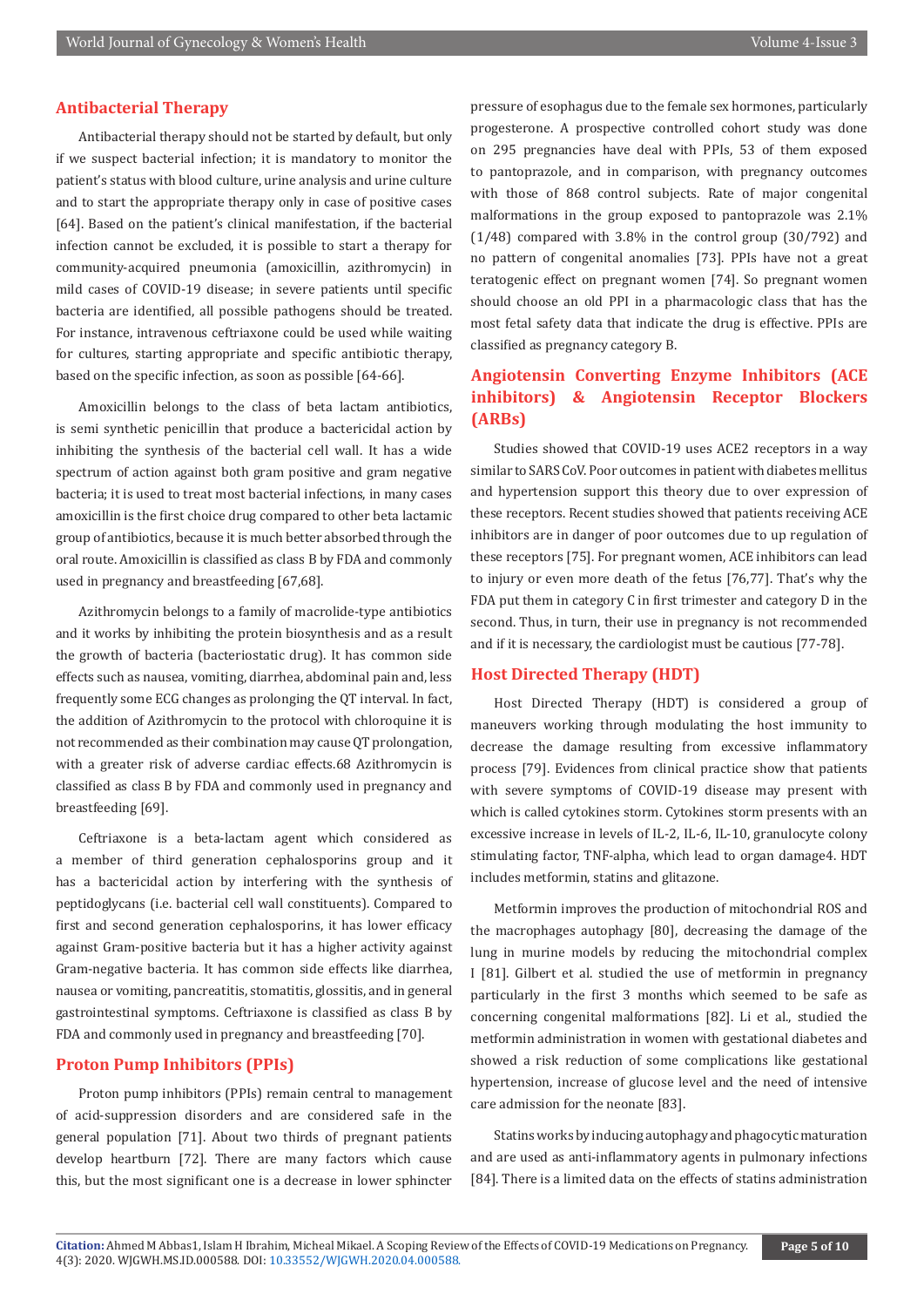during pregnancy, but compared to the general population, they do not expect to result in major congenital malformations [85]. FDA assigned statins as category X in pregnancy, so it is contraindicated in pregnancy.

Glitazones target the cytokines overproduction. The main target is the peroxisome proliferator-activated receptor (PPAR)-c, which is considered a member of the PPAR transcription factor family, which causes inhibition of inflammatory process. PPAR-c synthetic agonists the family thiazolidinediones (TZDs), like pioglitazone, with known to have an ameliorating effect on severe viral pneumonia. Pioglitazone (30–45mg/day for 3 months) showed to significantly reduce IL-6 and TNF-alpha in people with insulin resistance [86]. The glitazones use in pregnancy has not been studied and most information come from case report of inadvertent use or therapeutic use for PCOS which resulted in normal outcome [87] or spontaneous abortion [88]. For the sake of that causes, pioglitazone has not been classified by FDA to be used in pregnancy.

#### **Ambroxol**

Ambroxol is secretolytic drug that has anti-inflammatory and anti-oxidant properties and can be used for cough and sore throat [89,90]. These symptoms are present in COVID-19 [91]. One of its great effects is reduction of pro-inflammatory cytokines 89. This effect is useful in cytokine storm and ARDS that happens in some of COVID-19 cases [24]. Despite all these advantages of Ambroxol, its use is not recommended in pregnancy and it is an FDA category C drug [92].

#### **Codeine**

Codeine is a narcotic used for pain relief, sedation and cough suppression [93]. It's an FDA class C pregnancy drug. Its use is not recommended during pregnancy. A small amount is metabolized into morphine in the body [93]. One of its dangers is neonatal narcotic withdrawal [94]. So, it can be used only of its use benefits overweight harms to the fetus [95]. It's better to be avoided in treatment of COVID-19 pregnant women but can be used if late cases in trial to save the mother.

#### **Corticosteroids**

Antenatal Administration of corticosteroid is relatively common among pregnant women as it has immunosuppressive and anti-inflammatory effects. In early pregnancy, steroids are used to treat recurrent miscarriage or fetal problems. Furthermore, the antenatal administration of corticosteroids to mothers who at risk of preterm delivery is one of the most significant developments in perinatal medicine; corticosteroids which are administered antenatal now the most important part of care for pregnancies of anticipation of premature delivery in developed countries. This because of improvement of neonatal outcomes following antenatal

corticosteroid administration. However, prednisone does not represent a fatal teratogenic risk in humans at therapeutic doses, it does increase the risk of oral cleft by an order of 3.4-fold, which is consistent with the existing animal studies [96].

Prematurity abnormalities showed a good decline in antenatal exposure to Corticosteroids, including perinatal death, neonatal death, moderate/severe RDS, intraventricular hemorrhage (IVH), necrotizing enterocolitis and systemic infections in the first 48 hours of life [97].

Some trials on children up to 12 years show that exposure to antenatal corticosteroids does not show any hinder or retard the somatic or psychomotor growth [98]. Antenatal corticosteroids are used for women at risk of premature birth and will decrease neonatal morbidity and mortality and save health care costs. A recent study, where a decision-analytic model was applied, showed that, in case of premature rupture of membranes in preterm, the administration of antenatal corticosteroids was an effective management plan when it was compared to no corticosteroid administration only at gestational ages less than 31 weeks [99]. There are some reports stated a potential worsening of the clinical conditions in already ill patient after betamethasone administration. As a result, a single dose of 12mg of betamethasone could be administered to minimize the effects on maternal blood glucose and on patient's clinical condition [100]. Therefore, the use of corticosteroids on the treatment of COVID-19 should be carefully evaluated because of the reduction of the host's inflammatory response in the lungs. FDA does not assign betamethasone in any category on the other hand, prednisolone and methylprednisolone are classified in category C/D and C of FDA, respectively but corticosteroids generally are classified as US FAD category D [101].

#### **Non-Steroidal Anti-Inflammatory drugs (NSAIDs)**

NSAIDs are one of the most commonly used over-the counter (OTC) medications for the treatment of pain, inflammation and fever. It's action by inhibiting the activity of cyclooxygenase enzymes (COX-1 or COX-2) in cell. These enzymes produce prostaglandins (PGs), lipids which cause pain and fever101. There are two types of NSAIDs non-selective (ibuprofen) and COX-2 selective (celecoxib and diclofenac) [102]. Paracetamol (acetaminophen) is generally not considered an NSAID due to its minor anti-inflammatory effect. It relieves pain mainly by blocking COX-2 and inhibiting endocannabinoid reuptake almost exclusively within the brain [103].

Ibuprofen used as the second most OTC analgesic after paracetamol [104] and consider as the mildest NSAID due to its fewest side effects which has been in clinical use for a long time [105]. Long term use of NSAIDs associated with higher rates of side effect like myocardial infarction, heart failure, stroke and nephrotoxicity [106-108]. Acute respiratory tract infections are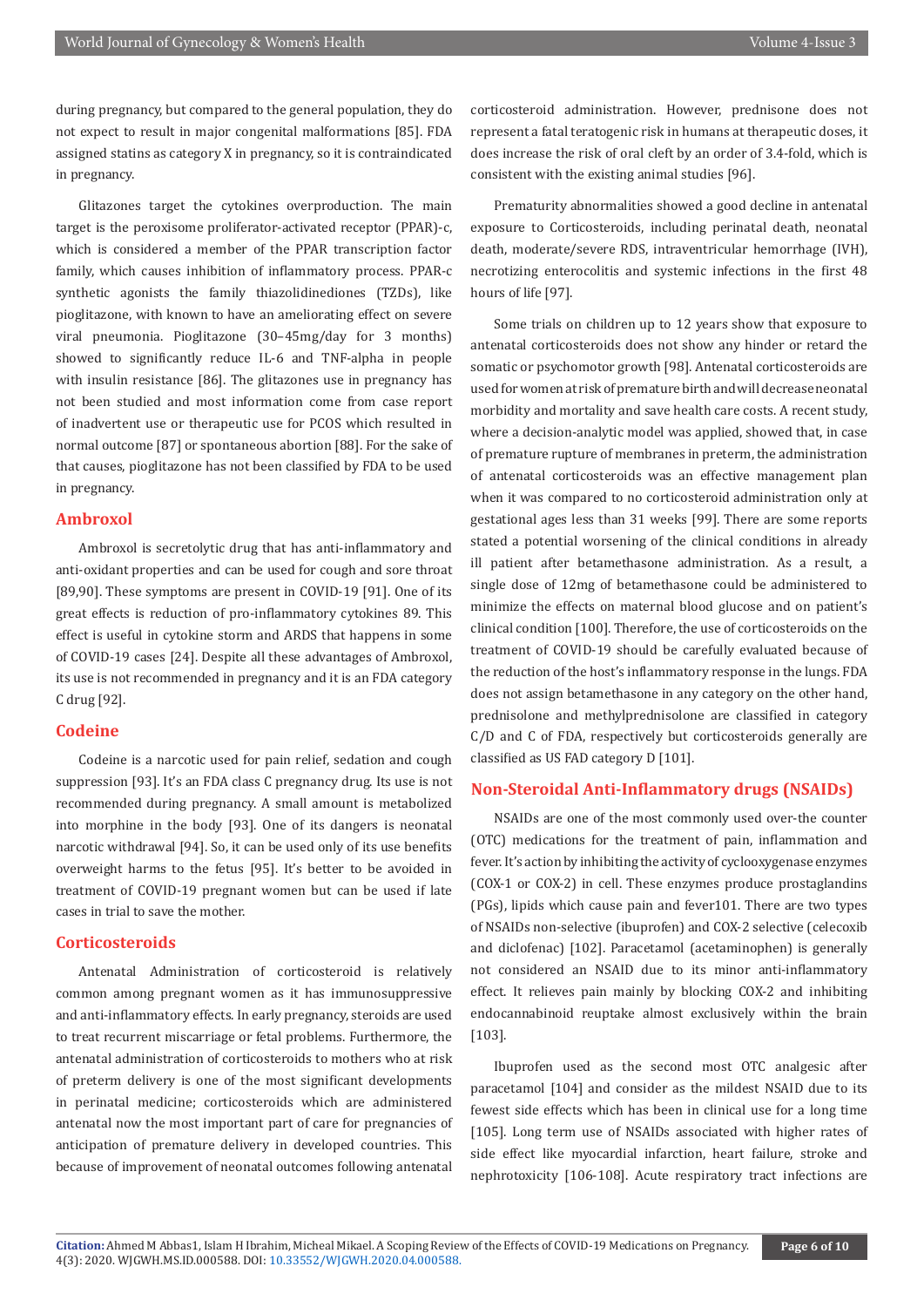also associated with increased risk of stroke and myocardial infarction [106].

NSAIDs are associated with higher rates of complications after respiratory tract infections, including complicated pneumonia, pleural effusions, prolonged illness, peritonsillar abscess, dissemination of infection to more than one site, or suppuration. NSAIDs were also associated with delays in the prescription of effective antibiotic treatment for patients requiring hospital admission [107,108] so use of NSAID in patients who positive COVID-19 and has other comorbities may aggravate these symptoms [109]. However, NSAIDs are used in COVID-19 to relieve nighttime symptoms and aid sleep if paracetamol not enough as sleep is an important in immune defense. It also relieves musculoskeletal pain which annoying patients [110].

Ibuprofen is category (B,B,D) , paracetamol (B,B,B) and aspirin (D,D,D) according FDA (U.S. Food and Drug Administration) Pregnancy risk classification by trimesters (1st,2nd,3rd).

The placental barrier is permeable to paracetamol and its metabolites. Its metabolites detect in the infant's urine after the mother had taken a few hours before delivery [111]. There are no conclusion association between paracetamol exposure in utero and cryptorchidism according to Data from epidemiological and animal studies about risks of malformations [112]. There is no direct measurement of the ability of ibuprofen to cross the placental barrier and its subsequent plasma levels in human fetuses. Ibuprofen and its metabolites enter the fetal circulation [113] and found in the meconium of newborn infants [114].

In the third trimester of pregnancy, all NSAIDs are contraindicated due to risks of severe cardiopulmonary toxicity and renal dysfunction in the fetus [115]. In the 1st trimester, non-selective COX inhibitors like ibuprofen decrease cell proliferation and increase cell death in human fetal ovaries mainly due to effects on fetal germ cells.115

#### **Conclusion**

COVID-19 is a pandemic disease caused by the SARS-CoV-2 which spread globally in the last few months. Currently, there is no specific treatment for SARS-CoV-2. Additionally, many of effective drugs in general population cannot be used for pregnant women due to the lack of knowledge of side effects so clinicians should take into account benefits and possible adverse effects and initiate treatment when potential benefits outweigh potential risks and intra uterine development must be monitored closely during treatment and even after the treatment is stopped.

#### **Acknowledgment**

None.

#### **Conflict of Interest**

None.

#### **References**

- 1. [Lu H, Stratton CW, Tang YW \(2020\) Outbreak of pneumonia of unknown](https://pubmed.ncbi.nlm.nih.gov/31950516/) [etiology in Wuhan, China: The mystery and the miracle. J Med Virol](https://pubmed.ncbi.nlm.nih.gov/31950516/) [92\(4\): 401-402.](https://pubmed.ncbi.nlm.nih.gov/31950516/)
- 2. [Heymann DL, Shindo N \(2020\) COVID-19: what is next for public health?](https://pubmed.ncbi.nlm.nih.gov/32061313/) [Lancet 395\(10224\): 542-545.](https://pubmed.ncbi.nlm.nih.gov/32061313/)
- 3. Mor G, Aldo P, Alvero AB (2017) The unique immunological and microbial aspects of pregnancy. Nat Rev Immunol 17(8): 469-482.
- 4. Huang C, Wang Y, Li X, Ren L, Zhao J, et al. (2020) Clinical features of patients infected with 2019 novel coronavirus in Wuhan, China. Lancet 395(10223): 497-506.
- 5. [Yockey LJ, Iwasaki A \(2018\) Interferons and Proinflammatory Cytokines](https://pubmed.ncbi.nlm.nih.gov/30231982/) [in Pregnancy and Fetal Development. Immunity 49\(3\): 397-412.](https://pubmed.ncbi.nlm.nih.gov/30231982/)
- 6. [Wong SF, Chow KM, Leung TN, Ng WF, Ng TK, et al. \(2004\) Pregnancy and](https://pubmed.ncbi.nlm.nih.gov/15295381/) [perinatal outcomes of women with severe acute respiratory syndrome.](https://pubmed.ncbi.nlm.nih.gov/15295381/) [Am J Obstet Gynecol 191\(1\): 292-297.](https://pubmed.ncbi.nlm.nih.gov/15295381/)
- 7. [Liu H, Wang L-L, Zhao S-J, Kwak-Kim J, Mor G, et al. \(2020\) Why are](https://pubmed.ncbi.nlm.nih.gov/32244166/) [pregnant women susceptible to COVID-19? An immunological viewpoint.](https://pubmed.ncbi.nlm.nih.gov/32244166/) [J Reprod Immunol 139: 103122.](https://pubmed.ncbi.nlm.nih.gov/32244166/)
- 8. [Schrezenmeier E, Dörner T \(2020\) Mechanisms of action of](https://pubmed.ncbi.nlm.nih.gov/32034323/) [hydroxychloroquine and chloroquine: implications for rheumatology.](https://pubmed.ncbi.nlm.nih.gov/32034323/) [Nat Rev Rheumatol 16\(3\): 155-166.](https://pubmed.ncbi.nlm.nih.gov/32034323/)
- 9. [Addis A, Sharabi S, Bonati M \(2000\) Risk Classification Systems for Drug](https://pubmed.ncbi.nlm.nih.gov/11005706/) [Use During Pregnancy. Drug Saf 23\(3\): 245-253.](https://pubmed.ncbi.nlm.nih.gov/11005706/)
- 10. [Gao J, Tian Z, Yang X \(2020\) Breakthrough: Chloroquine phosphate](https://pubmed.ncbi.nlm.nih.gov/32074550/) [has shown apparent efficacy in treatment of COVID-19 associated](https://pubmed.ncbi.nlm.nih.gov/32074550/) [pneumonia in clinical studies. Biosci Trends 14\(1\): 72-73.](https://pubmed.ncbi.nlm.nih.gov/32074550/)
- 11. [Carr RE, Henkind P, Rothfield N, Siegel IM \(1968\) Ocular Toxicity of](https://pubmed.ncbi.nlm.nih.gov/5729592/) [Antimalarial Drugs. Am J Ophthalmol 66\(4\): 738-744.](https://pubmed.ncbi.nlm.nih.gov/5729592/)
- 12. [Motta M, Tincani A, Faden D, Zinzini E, Lojacono A, et al. \(2005\) Follow-](https://pubmed.ncbi.nlm.nih.gov/15496869/)[Up of Infants Exposed to Hydroxychloroquine Given to Mothers during](https://pubmed.ncbi.nlm.nih.gov/15496869/) [Pregnancy and Lactation. J Perinatol 25\(2\): 86-89.](https://pubmed.ncbi.nlm.nih.gov/15496869/)
- 13. Suhonen R (1983) Hydroxychloroquine administration in pregnancy. Arch Dermatol 119(3): 185-186.
- 14. Klumpp TG (1965) Safety of Chloroquine in Pregnancy. JAMA 191(9): 765.
- 15. [Parke A \(1988\) Antimalarial drugs and pregnancy. Am J Med 85\(4\): 30-](https://www.sciencedirect.com/science/article/abs/pii/0002934388903592) [33.](https://www.sciencedirect.com/science/article/abs/pii/0002934388903592)
- 16. [Mulangu S, Dodd LE, Davey RT, Tshiani Mbaya O, Proschan M, et al. \(2019\)](https://pubmed.ncbi.nlm.nih.gov/31774950/) [A Randomized, Controlled Trial of Ebola Virus Disease Therapeutics. N](https://pubmed.ncbi.nlm.nih.gov/31774950/) [Engl J Med 381\(24\): 2293-2303.](https://pubmed.ncbi.nlm.nih.gov/31774950/)
- 17. [Singh AK, Singh A, Singh R, Misra A \(2020\) Remdesivir in COVID-19:](https://pubmed.ncbi.nlm.nih.gov/32428865/) [A critical review of pharmacology, pre-clinical and clinical studies.](https://pubmed.ncbi.nlm.nih.gov/32428865/) [Diabetes Metab Syndr Clin Res Rev 14\(4\): 641-648.](https://pubmed.ncbi.nlm.nih.gov/32428865/)
- 18. [Pestka S, Krause CD, Walter MR \(2002\) Interferons, interferon-like](https://pubmed.ncbi.nlm.nih.gov/15546383/) [cytokines, and their receptors. Immunol Rev 202\(1\): 8-32.](https://pubmed.ncbi.nlm.nih.gov/15546383/)
- 19. Guidelines T (2019) Coronavirus Disease 2019 (COVID-19) Treatment Guidelines. Disponible en.
- 20. [Yazdani Brojeni P, Matok I, Garcia Bournissen F, Koren G \(2012\) A](https://pubmed.ncbi.nlm.nih.gov/22200624/) [systematic review of the fetal safety of interferon alpha. Reprod Toxicol](https://pubmed.ncbi.nlm.nih.gov/22200624/) [33\(3\): 265-268.](https://pubmed.ncbi.nlm.nih.gov/22200624/)
- 21. [Lu E, Wang BW, Guimond C, Synnes A, Sadovnick D, et al. \(2012\) Disease](https://pubmed.ncbi.nlm.nih.gov/22933738/)[modifying drugs for multiple sclerosis in pregnancy: A systematic](https://pubmed.ncbi.nlm.nih.gov/22933738/) [review. Neurology 79\(11\): 1130-1135.](https://pubmed.ncbi.nlm.nih.gov/22933738/)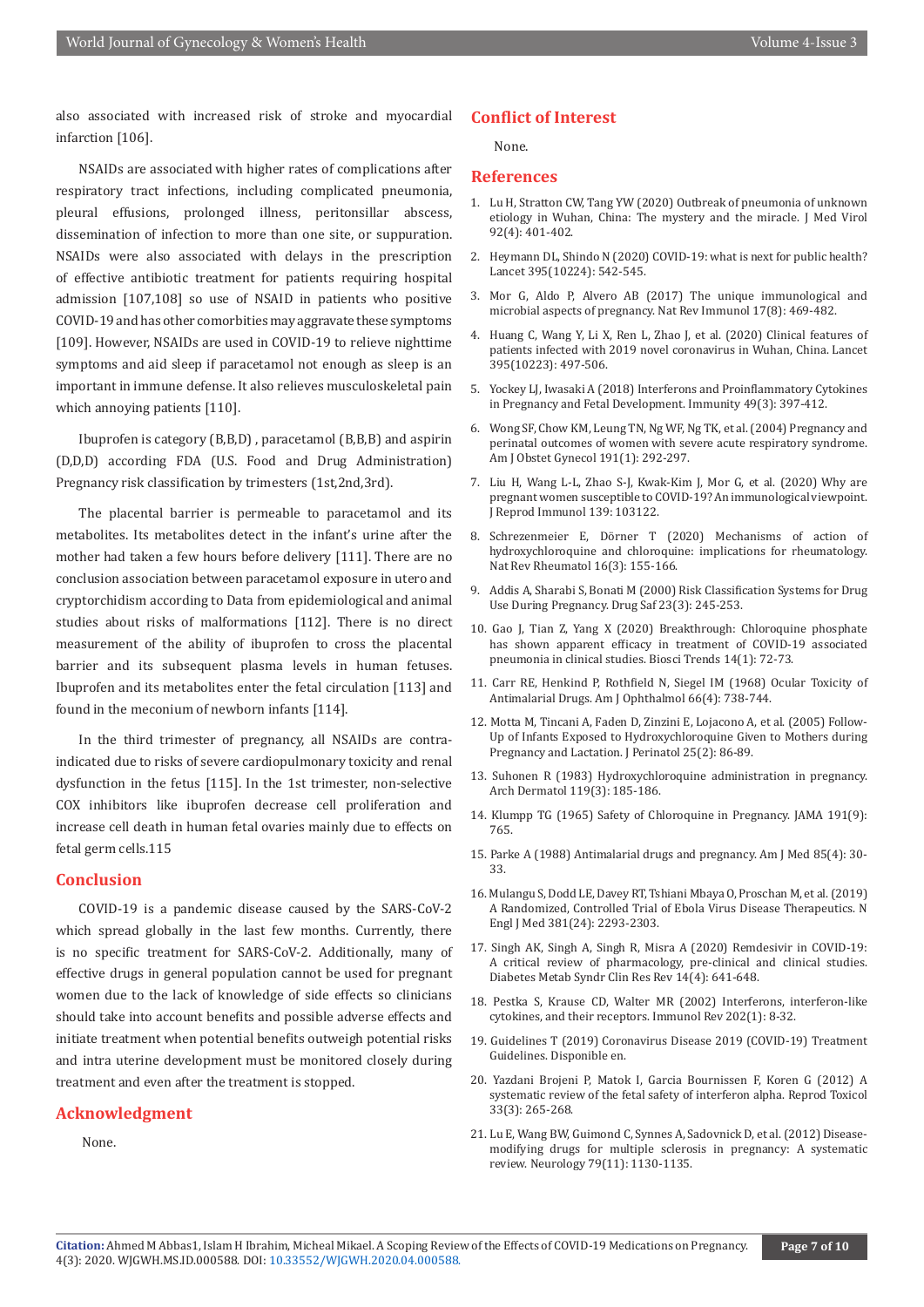- 22. [Hellwig K, Geissbuehler Y, Sabidó M, Popescu C, Adamo A, et al. \(2020\)](https://pubmed.ncbi.nlm.nih.gov/32100126/)  [Pregnancy outcomes in interferon-beta-exposed patients with multiple](https://pubmed.ncbi.nlm.nih.gov/32100126/)  [sclerosis: results from the European Interferon-beta Pregnancy Registry.](https://pubmed.ncbi.nlm.nih.gov/32100126/)  [J Neurol 267\(6\): 1715-1723.](https://pubmed.ncbi.nlm.nih.gov/32100126/)
- 23. [Stebbing J, Phelan A, Griffin I, Tucker C, Oechsle O, et al. \(2020\) COVID-19:](https://pubmed.ncbi.nlm.nih.gov/32113509/)  [combining antiviral and anti-inflammatory treatments. Lancet Infect Dis](https://pubmed.ncbi.nlm.nih.gov/32113509/)  [20\(4\): 400-402.](https://pubmed.ncbi.nlm.nih.gov/32113509/)
- 24. [Huang C, Wang Y, Li X, Ren L, Zhao J, et al. \(2020\) Clinical features of](https://www.thelancet.com/journals/lancet/article/PIIS0140-6736(20)30183-5/fulltext)  [patients infected with 2019 novel coronavirus in Wuhan, China. Lancet](https://www.thelancet.com/journals/lancet/article/PIIS0140-6736(20)30183-5/fulltext)  [395\(10223\): 497-506.](https://www.thelancet.com/journals/lancet/article/PIIS0140-6736(20)30183-5/fulltext)
- 25. [Olla D, Sawyer J, Sommer N, Moore JB \(2020\) Migraine Treatment. Clin](https://pubmed.ncbi.nlm.nih.gov/32115055/)  [Plast Surg 47\(2\): 295-303.](https://pubmed.ncbi.nlm.nih.gov/32115055/)
- 26. [Monteagudo LA, Boothby A, Gertner E \(2020\) Continuous Intravenous](https://pubmed.ncbi.nlm.nih.gov/32267081/)  [Anakinra Infusion to Calm the Cytokine Storm in Macrophage Activation](https://pubmed.ncbi.nlm.nih.gov/32267081/)  [Syndrome. ACR Open Rheumatol 2\(5\): 276-282.](https://pubmed.ncbi.nlm.nih.gov/32267081/)
- 27. [Flint J, Panchal S, Hurrell A, van de Venne M, Gayed M, et al. \(2016\)](https://pubmed.ncbi.nlm.nih.gov/26750125/)  [BSR and BHPR guideline on prescribing drugs in pregnancy and](https://pubmed.ncbi.nlm.nih.gov/26750125/)  [breastfeeding- Part II: analgesics and other drugs used in rheumatology](https://pubmed.ncbi.nlm.nih.gov/26750125/)  [practice. Rheumatology 55\(9\): 1698-1702.](https://pubmed.ncbi.nlm.nih.gov/26750125/)
- 28. [Youngstein T, Hoffmann P, Gül A, Lane T, Williams R, et al. \(2017\)](https://pubmed.ncbi.nlm.nih.gov/28968868/)  [International multi-centre study of pregnancy outcomes with](https://pubmed.ncbi.nlm.nih.gov/28968868/)  [interleukin-1 inhibitors. Rheumatol 56\(12\): 2102-2018.](https://pubmed.ncbi.nlm.nih.gov/28968868/)
- 29. [Liu B, Li M, Zhou Z, Guan X, Xiang Y \(2020\) Can we use interleukin-6 \(IL-](https://pubmed.ncbi.nlm.nih.gov/32291137/)[6\) blockade for coronavirus disease 2019 \(COVID-19\)-induced cytokine](https://pubmed.ncbi.nlm.nih.gov/32291137/)  [release syndrome \(CRS\)? J Autoimmun 111: 102452.](https://pubmed.ncbi.nlm.nih.gov/32291137/)
- 30. [Xu X, Han M, Li T, Sun W, Wang D, et al. \(2020\) Effective treatment of](https://pubmed.ncbi.nlm.nih.gov/32350134/)  [severe COVID-19 patients with tocilizumab. Proc Natl Acad Sci 117\(20\):](https://pubmed.ncbi.nlm.nih.gov/32350134/)  [10970-10975.](https://pubmed.ncbi.nlm.nih.gov/32350134/)
- 31. [Favilli A, Mattei Gentili M, Raspa F, Giardina I, Parazzini F, et al. \(2020\)](https://pubmed.ncbi.nlm.nih.gov/32508168/)  [Effectiveness and safety of available treatments for COVID-19 during](https://pubmed.ncbi.nlm.nih.gov/32508168/)  [pregnancy: a critical review. J Matern Neonatal Med 7: 1-14.](https://pubmed.ncbi.nlm.nih.gov/32508168/)
- 32. [Hoeltzenbein M, Beck E, Rajwanshi R, Gøtestam Skorpen C, Berber E,](https://pubmed.ncbi.nlm.nih.gov/27346577/)  [et al. \(2016\) Tocilizumab use in pregnancy: Analysis of a global safety](https://pubmed.ncbi.nlm.nih.gov/27346577/)  [database including data from clinical trials and post-marketing data.](https://pubmed.ncbi.nlm.nih.gov/27346577/)  [Semin Arthritis Rheum 46\(2\): 238-245.](https://pubmed.ncbi.nlm.nih.gov/27346577/)
- 33. [Nakajima K, Watanabe O, Mochizuki M, Nakasone A, Ishizuka N, et](https://pubmed.ncbi.nlm.nih.gov/26873562/)  [al. \(2016\) Pregnancy outcomes after exposure to tocilizumab: A](https://pubmed.ncbi.nlm.nih.gov/26873562/)  [retrospective analysis of 61 patients in Japan. Mod Rheumatol 26\(5\):](https://pubmed.ncbi.nlm.nih.gov/26873562/)  [667-671.](https://pubmed.ncbi.nlm.nih.gov/26873562/)
- 34. [Flexner C \(1998\) HIV-Protease Inhibitors. N Engl J Med 338\(18\): 1281-](https://pubmed.ncbi.nlm.nih.gov/9562584/) [1293.](https://pubmed.ncbi.nlm.nih.gov/9562584/)
- 35. [Chan JF-W, Yao Y, Yeung M-L, Deng W, Bao L , et al. \(2015\) Treatment with](https://pubmed.ncbi.nlm.nih.gov/26198719/)  [Lopinavir/Ritonavir or Interferon-β1b Improves Outcome of MERS-CoV](https://pubmed.ncbi.nlm.nih.gov/26198719/)  [Infection in a Nonhuman Primate Model of Common Marmoset. J Infect](https://pubmed.ncbi.nlm.nih.gov/26198719/)  [Dis 212\(12\): 1904-1913.](https://pubmed.ncbi.nlm.nih.gov/26198719/)
- 36. [Cao B, Wang Y, Wen D, Liu W, Wang J, et al. \(2020\) A Trial of Lopinavir–](https://pubmed.ncbi.nlm.nih.gov/32187464/) [Ritonavir in Adults Hospitalized with Severe Covid-19. N Engl J Med](https://pubmed.ncbi.nlm.nih.gov/32187464/)  [382\(19\): 1787-1799.](https://pubmed.ncbi.nlm.nih.gov/32187464/)
- 37. [Liu W, Zhou P, Chen K, Ye Z, Liu F, et al. \(2020\) Efficacy and safety of](https://pubmed.ncbi.nlm.nih.gov/32493740/)  [antiviral treatment for COVID-19 from evidence in studies of SARSCoV-2](https://pubmed.ncbi.nlm.nih.gov/32493740/)  [and other acute viral infections: a systematic review and meta-analysis.](https://pubmed.ncbi.nlm.nih.gov/32493740/)  [CMAJ 192\(27\): E734-E744.](https://pubmed.ncbi.nlm.nih.gov/32493740/)
- 38. [Stek AM, Mirochnick M, Capparelli E, Best BM, Hu C, et al. \(2006\) Reduced](https://pubmed.ncbi.nlm.nih.gov/16988514/)  [lopinavir exposure during pregnancy. AIDS 20\(15\): 1931-1939.](https://pubmed.ncbi.nlm.nih.gov/16988514/)
- 39. [Sha BE, Tierney C, Sun X, Stek A, Cohn SE, et al. \(2015\) Pharmacokinetic](https://pubmed.ncbi.nlm.nih.gov/26878071/)  [Exposure and Virologic Response in Hiv-1 Infected Pregnant Women](https://pubmed.ncbi.nlm.nih.gov/26878071/)  [Treated with Lopinavir/Ritonavir: Aids Clinical Trials Group Protocol](https://pubmed.ncbi.nlm.nih.gov/26878071/)  [A5153s: A Sub study To A5150. Jacobs J AIDS/HIV 1\(1\): 003.](https://pubmed.ncbi.nlm.nih.gov/26878071/)
- 40. [Patterson KB, Dumond JB, Prince HA, Jenkins AJ, Scarsi KK, et al. \(2013\)](https://pubmed.ncbi.nlm.nih.gov/23221983/)  [Protein binding of lopinavir and ritonavir during 4 phases of pregnancy:](https://pubmed.ncbi.nlm.nih.gov/23221983/)  [implications for treatment guidelines. J Acquir Immune Defic Syndr](https://pubmed.ncbi.nlm.nih.gov/23221983/)  [63\(1\): 51-58.](https://pubmed.ncbi.nlm.nih.gov/23221983/)
- 41. [Else LJ, Douglas M, Dickinson L, Back DJ, Khoo SH, et al. \(2012\) Improved](https://pubmed.ncbi.nlm.nih.gov/22106215/) [oral bioavailability of lopinavir in melt-extruded tablet formulation](https://pubmed.ncbi.nlm.nih.gov/22106215/) [reduces impact of third trimester on lopinavir plasma concentrations.](https://pubmed.ncbi.nlm.nih.gov/22106215/) [Antimicrob Agents Chemother 56\(2\): 816-824.](https://pubmed.ncbi.nlm.nih.gov/22106215/)
- 42. [Salem AH, Jones AK, Santini-Oliveira M, Taylor GP, Patterson KB, et al.](https://pubmed.ncbi.nlm.nih.gov/26525798/) [\(2016\) No Need for Lopinavir Dose Adjustment during Pregnancy:](https://pubmed.ncbi.nlm.nih.gov/26525798/) [A Population Pharmacokinetic and Exposure-Response Analysis in](https://pubmed.ncbi.nlm.nih.gov/26525798/) [Pregnant and Nonpregnant HIV-Infected Subjects. Antimicrob Agents](https://pubmed.ncbi.nlm.nih.gov/26525798/) [Chemother 60\(1\): 400-408.](https://pubmed.ncbi.nlm.nih.gov/26525798/)
- 43. [Cressey TR, Urien S, Capparelli EV, Best BM, Buranabanjasatean S,](https://pubmed.ncbi.nlm.nih.gov/25261418/) [et al. \(2015\) Impact of body weight and missed doses on lopinavir](https://pubmed.ncbi.nlm.nih.gov/25261418/) [concentrations with standard and increased lopinavir/ritonavir doses](https://pubmed.ncbi.nlm.nih.gov/25261418/) [during late pregnancy. J Antimicrob Chemother 70\(1\): 217-224.](https://pubmed.ncbi.nlm.nih.gov/25261418/)
- 44. [Bonafe SM, Costa DAG, Vaz MJR, Senise JF, Pott-Junior H, et al. \(2013\) A](https://pubmed.ncbi.nlm.nih.gov/24138537/) [randomized controlled trial to assess safety, tolerability, and antepartum](https://pubmed.ncbi.nlm.nih.gov/24138537/) [viral load with increased lopinavir/ritonavir dosage in pregnancy. AIDS](https://pubmed.ncbi.nlm.nih.gov/24138537/) [Patient Care STDS 27\(11\): 589-595.](https://pubmed.ncbi.nlm.nih.gov/24138537/)
- 45. [Boivin MJ, Maliwichi-Senganimalunje L, Ogwang LW, Kawalazira R,](https://www.thelancet.com/journals/lanhiv/article/PIIS2352-3018(19)30083-9/fulltext) [Sikorskii A, et al. \(2019\) Neurodevelopmental effects of ante-partum](https://www.thelancet.com/journals/lanhiv/article/PIIS2352-3018(19)30083-9/fulltext) [and post-partum antiretroviral exposure in HIV-exposed and uninfected](https://www.thelancet.com/journals/lanhiv/article/PIIS2352-3018(19)30083-9/fulltext) [children versus HIV-unexposed and uninfected children in Uganda and](https://www.thelancet.com/journals/lanhiv/article/PIIS2352-3018(19)30083-9/fulltext) [Malawi: a prospective cohort study. lancet HIV 6\(8\): E518-E530.](https://www.thelancet.com/journals/lanhiv/article/PIIS2352-3018(19)30083-9/fulltext)
- 46. Highlights of Prescribing Information. These highlights do not include all the information needed to use PREZCOBIX® safely and effectively.
- 47. [Stek A, Best BM, Wang J, Capparelli EV, Burchett SK, et al. \(2015\)](https://pubmed.ncbi.nlm.nih.gov/25950206/) [Pharmacokinetics of Once Versus Twice Daily Darunavir in Pregnant](https://pubmed.ncbi.nlm.nih.gov/25950206/) [HIV-Infected Women. J Acquir Immune Defic Syndr 70\(1\):33-41.](https://pubmed.ncbi.nlm.nih.gov/25950206/)
- 48. Preboth M (2000) The Antiretroviral Pregnancy Registry Interim Report. Am Fam Physician 61(7): 2265.
- 49. [Pope R, Kashuba A \(2017\) Darunavir for use in pregnant women with](https://pubmed.ncbi.nlm.nih.gov/28988509/) [HIV. Expert Rev Clin Pharmacol 10\(12\): 1317-1327.](https://pubmed.ncbi.nlm.nih.gov/28988509/)
- 50. Heidary F, Gharebaghi R (2020) Ivermectin: a systematic review from antiviral effects to COVID-19 complementary regimen. J Antibiot
- 51. [Navarro M, Camprubí D, Requena-Méndez A, Buonfrate D, Giorli G, et al.](https://pubmed.ncbi.nlm.nih.gov/31960060/) [\(2020\) Safety of high-dose ivermectin: a systematic review and meta](https://pubmed.ncbi.nlm.nih.gov/31960060/)[analysis. J Antimicrob Chemother 75\(4\): 827-834.](https://pubmed.ncbi.nlm.nih.gov/31960060/)
- 52. [Nicolas P, Maia MF, Bassat Q, Kobylinski KC, Monteiro W, et al. \(2020\)](https://www.thelancet.com/journals/langlo/article/PIIS2214-109X(19)30453-X/fulltext) [Safety of oral ivermectin during pregnancy: a systematic review and](https://www.thelancet.com/journals/langlo/article/PIIS2214-109X(19)30453-X/fulltext) [meta-analysis. Lancet Glob Heal 8\(1\): E92-E100.](https://www.thelancet.com/journals/langlo/article/PIIS2214-109X(19)30453-X/fulltext)
- 53. [Rajendran K, Krishnasamy N, Rangarajan J, Rathinam J, Natarajan M,](https://pubmed.ncbi.nlm.nih.gov/32356910/) [et al. \(2020\) Convalescent plasma transfusion for the treatment of](https://pubmed.ncbi.nlm.nih.gov/32356910/) [COVID-19: Systematic review. J Med Virol.](https://pubmed.ncbi.nlm.nih.gov/32356910/)
- 54. [Zhu T, Xu A, Bai X, He Y, Zhang H. Effect of convalescent plasma and](https://pubmed.ncbi.nlm.nih.gov/32527348/) [immunoglobulin on patients with severe acute respiratory syndrome:](https://pubmed.ncbi.nlm.nih.gov/32527348/) [a systematic review. Zhonghua Wei Zhong Bing Ji Jiu Yi Xue 32\(4\): 435-](https://pubmed.ncbi.nlm.nih.gov/32527348/) [438.](https://pubmed.ncbi.nlm.nih.gov/32527348/)
- 55. [Zhang L, Liu Y \(2020\) Potential interventions for novel coronavirus in](https://pubmed.ncbi.nlm.nih.gov/32052466/) [China: A systematic review. J Med Virol 92\(5\): 479-490.](https://pubmed.ncbi.nlm.nih.gov/32052466/)
- 56. [Devasenapathy N, Ye Z, Loeb M, Fang F, Najafabadi BT, et al. \(2020\)](https://pubmed.ncbi.nlm.nih.gov/32444482/) [Efficacy and safety of convalescent plasma for severe COVID-19 based on](https://pubmed.ncbi.nlm.nih.gov/32444482/) [evidence in other severe respiratory viral infections: a systematic review](https://pubmed.ncbi.nlm.nih.gov/32444482/) [and meta-analysis. Can Med Assoc J 192\(27\): E745-E755.](https://pubmed.ncbi.nlm.nih.gov/32444482/)
- 57. [Zhang B, Liu S, Tan T, Huang W, Dong Y, et al. \(2020\) Treatment with](https://pubmed.ncbi.nlm.nih.gov/32243945/) [Convalescent Plasma for Critically Ill Patients with Severe Acute](https://pubmed.ncbi.nlm.nih.gov/32243945/) [Respiratory Syndrome Coronavirus 2 Infection. Chest 158\(1\): e9-e13.](https://pubmed.ncbi.nlm.nih.gov/32243945/)
- 58. [Shanmugaraj B, Siriwattananon K, Wangkanont K, Phoolcharoen W](https://pubmed.ncbi.nlm.nih.gov/32134278/) [\(2020\) Perspectives on monoclonal antibody therapy as potential](https://pubmed.ncbi.nlm.nih.gov/32134278/) [therapeutic intervention for Coronavirus disease-19 \(COVID-19\). Asian](https://pubmed.ncbi.nlm.nih.gov/32134278/) [Pacific J allergy Immunol 38\(1\): 10-18.](https://pubmed.ncbi.nlm.nih.gov/32134278/)
- 59. (2020) Antithrombotic Therapy Hematology.org.
- 60. [Bates SM, Rajasekhar A, Middeldorp S, McLintock C, Rodger MA,](https://pubmed.ncbi.nlm.nih.gov/30482767/) [et al. \(2018\) American Society of Hematology 2018 guidelines for](https://pubmed.ncbi.nlm.nih.gov/30482767/)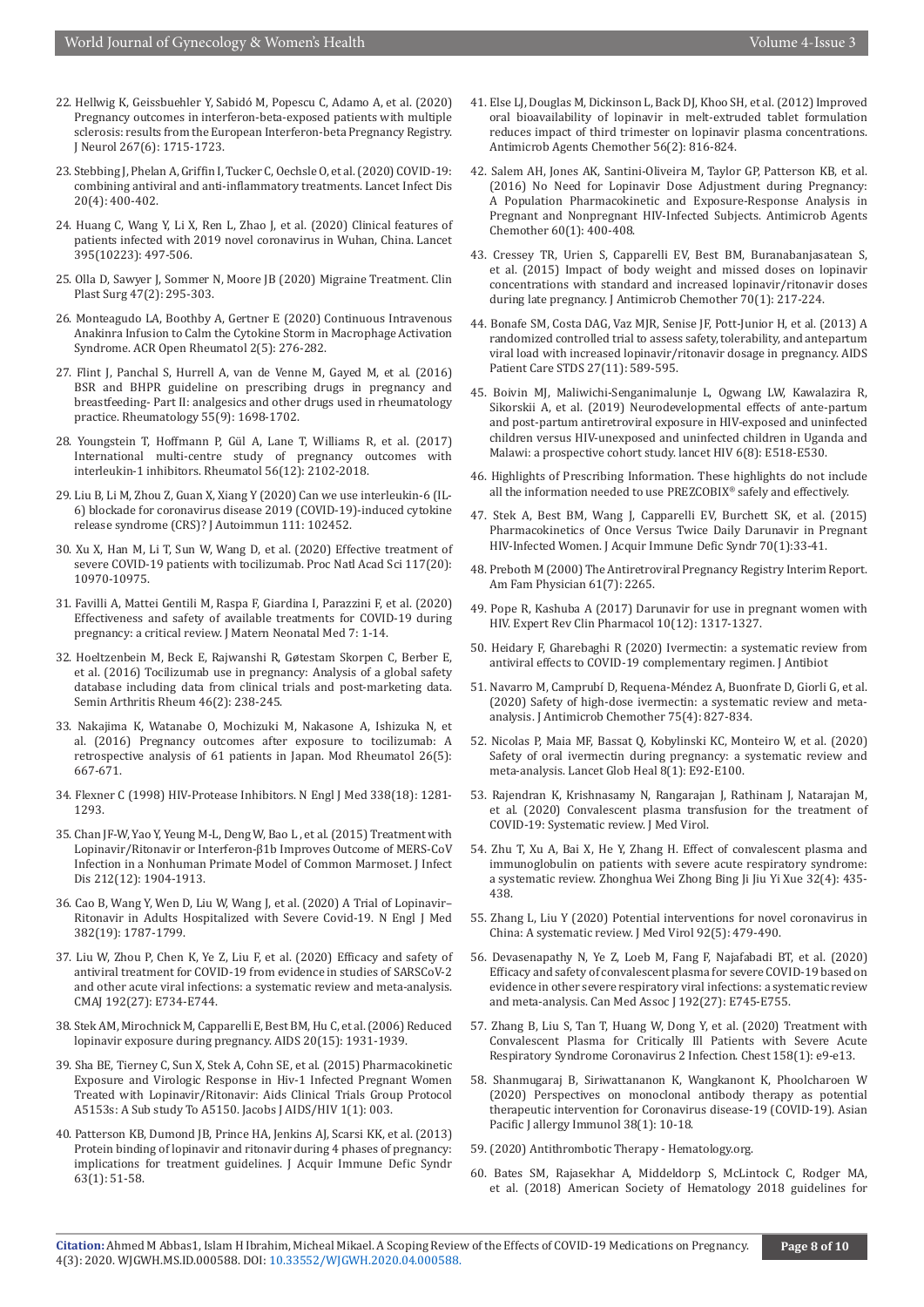[management of venous thromboembolism: Venous thromboembolism](https://pubmed.ncbi.nlm.nih.gov/30482767/)  [in the context of pregnancy. Blood Adv 2: 3317-3359.](https://pubmed.ncbi.nlm.nih.gov/30482767/)

- 61. [Patrono C \(1994\) Aspirin as an antiplatelet drug. N Engl J Med](https://pubmed.ncbi.nlm.nih.gov/8145785/)  [330\(18\): 1287-1294.](https://pubmed.ncbi.nlm.nih.gov/8145785/)
- 62. Blood Coagulation and Anticoagulant, Fibrinolytic, and Antiplatelet Drugs | Goodman & Gilman's: The Pharmacological Basis of Therapeutics, 12e | AccessMedicine | McGraw-Hill Medical.
- 63. [Rolnik DL, Wright D, Poon LCY, Syngelaki A, O'Gorman N, et al. \(2017\)](https://pubmed.ncbi.nlm.nih.gov/28741785/)  [ASPRE trial: performance of screening for preterm pre-eclampsia.](https://pubmed.ncbi.nlm.nih.gov/28741785/)  [Ultrasound Obstet Gynecol 50\(4\): 492-495.](https://pubmed.ncbi.nlm.nih.gov/28741785/)
- 64. [Poon LC, Yang H, Kapur A, Melamed N, Dao B, et al. \(2020\) Global interim](https://pubmed.ncbi.nlm.nih.gov/32248521/)  [guidance on coronavirus disease 2019 \(COVID-19\) during pregnancy](https://pubmed.ncbi.nlm.nih.gov/32248521/)  [and puerperium from FIGO and allied partners: Information for](https://pubmed.ncbi.nlm.nih.gov/32248521/)  [healthcare professionals. Int J Gynecol Obstet 149\(3\): 273-286.](https://pubmed.ncbi.nlm.nih.gov/32248521/)
- 65. Jin Y-H, Cai L, Cheng Z-S, Cheng H, Deng T, et al. (2020) A rapid advice guideline for the diagnosis and treatment of 2019 novel coronavirus (2019-nCoV) infected pneumonia (standard version). Mil Med Res 7(1): 4.
- 66. [Liang H, Acharya G \(2020\) Novel corona virus disease \(COVID-19\) in](https://obgyn.onlinelibrary.wiley.com/doi/full/10.1111/aogs.13836)  [pregnancy: What clinical recommendations to follow? Acta Obstet](https://obgyn.onlinelibrary.wiley.com/doi/full/10.1111/aogs.13836)  [Gynecol Scand 99\(4\): 439-442.](https://obgyn.onlinelibrary.wiley.com/doi/full/10.1111/aogs.13836)
- 67. (2000) Amoxicillin Drug Approval Package. Silver Spring (MD): FDA; Pharmacology review.
- 68. (2020) Waltham, Massachusetts, USA: Wolters Kluwer Health.
- 69. (2006) Azithromycin Drug Approval Package Silver Spring (MD): FDA; Pharmacology review.
- 70. (2005) Ceftriaxone Drug Approval Package. Silver Spring (MD): FDA; Pharmacology review.
- 71. [Raghunath AS, O'Morain C, McLoughlin RC \(2005\) Review article: the](https://pubmed.ncbi.nlm.nih.gov/16042660/)  [long-term use of proton-pump inhibitors. Aliment Pharmacol Ther 22](https://pubmed.ncbi.nlm.nih.gov/16042660/)  [Suppl 1: 55-63.](https://pubmed.ncbi.nlm.nih.gov/16042660/)
- 72. [Richter JE \(2003\) Gastroesophageal reflux disease during pregnancy.](https://pubmed.ncbi.nlm.nih.gov/12635418/)  [Gastroenterol Clin North Am 32\(1\): 235-261.](https://pubmed.ncbi.nlm.nih.gov/12635418/)
- 73. [Diav-Citrin O, Arnon J, Shechtman S, Schaefer C, Tonningen MR, et al.](https://pubmed.ncbi.nlm.nih.gov/15691301/)  [\(2005\) The safety of proton pump inhibitors in pregnancy: a multicentre](https://pubmed.ncbi.nlm.nih.gov/15691301/)  [prospective controlled study. Aliment Pharmacol Ther 21\(3\): 269-275.](https://pubmed.ncbi.nlm.nih.gov/15691301/)
- 74. [Nikfar S, Abdollahi M, Moretti ME, Magee LA, Koren G \(2002\) Use](https://pubmed.ncbi.nlm.nih.gov/12141812/)  [of proton pump inhibitors during pregnancy and rates of major](https://pubmed.ncbi.nlm.nih.gov/12141812/)  [malformations: a meta-analysis. Dig Dis Sci 47\(7\): 1526-1529.](https://pubmed.ncbi.nlm.nih.gov/12141812/)
- 75. [Rico-Mesa JS, White A, Anderson AS \(2020\) Outcomes in Patients with](https://pubmed.ncbi.nlm.nih.gov/32291526/)  [COVID-19 Infection Taking ACEI/ARB. Curr Cardiol Rep. 22\(5\): 31.](https://pubmed.ncbi.nlm.nih.gov/32291526/)
- 76.https://www.accessdata.fda.gov/drugsatfda\_docs/ label/2009/019777s056lbl.pdf .
- 77. Ratnapalan S, Koren G (2002) Taking ACE inhibitors during pregnancy. Is it safe? Can Fam Physician 48(6).

78. http://www.ncbop.org/ PDF%5CFDAAdvisoryACEIuseDuringPregnancyJune2006.pdf .

- 79. [Zhao X, Jiang Y, Zhao Y, Xi H, Liu C, et al. \(2020\) Analysis of the](https://pubmed.ncbi.nlm.nih.gov/32328850/)  [susceptibility to COVID-19 in pregnancy and recommendations on](https://pubmed.ncbi.nlm.nih.gov/32328850/)  [potential drug screening. Eur J Clin Microbiol Infect Dis 39\(7\): 1209-](https://pubmed.ncbi.nlm.nih.gov/32328850/) [1220.](https://pubmed.ncbi.nlm.nih.gov/32328850/)
- 80. [Beigel JH, Nam HH, Adams PL, Krafft A, Ince WL, et al. \(2019\) Advances](https://pubmed.ncbi.nlm.nih.gov/30974127/)  in respiratory virus therapeutics  $-$  A meeting report from the  $6<sup>th</sup>$  isirv [Antiviral Group conference. Antiviral Res 167: 45-67.](https://pubmed.ncbi.nlm.nih.gov/30974127/)
- 81. [Zmijewski JW, Lorne E, Zhao X, Tsuruta Y, Sha Y, et al. \(2008\)](https://pubmed.ncbi.nlm.nih.gov/18436790/)  [Mitochondrial Respiratory Complex I Regulates Neutrophil Activation](https://pubmed.ncbi.nlm.nih.gov/18436790/)  [and Severity of Lung Injury. Am J Respir Crit Care Med 178\(2\): 168-179.](https://pubmed.ncbi.nlm.nih.gov/18436790/)
- 82. [Gilbert C, Valois M, Koren G \(2006\) Pregnancy outcome after first](https://pubmed.ncbi.nlm.nih.gov/16879826/)[trimester exposure to metformin: a meta-analysis. Fertil Steril. 86\(3\):](https://pubmed.ncbi.nlm.nih.gov/16879826/) [658-663.](https://pubmed.ncbi.nlm.nih.gov/16879826/)
- 83. [Li G, Zhao S, Cui S, Li L, Xu Y, et al. \(2015\) Effect comparison of metformin](https://pubmed.ncbi.nlm.nih.gov/25547060/) [with insulin treatment for gestational diabetes: a meta-analysis based](https://pubmed.ncbi.nlm.nih.gov/25547060/) [on RCTs. Arch Gynecol Obstet 292\(1\): 111-120.](https://pubmed.ncbi.nlm.nih.gov/25547060/)
- 84. [Fedson DS \(2013\) Treating influenza with statins and other](https://pubmed.ncbi.nlm.nih.gov/23831494/) [immunomodulatory agents. Antiviral Res 99\(3\): 417-435.](https://pubmed.ncbi.nlm.nih.gov/23831494/)
- 85. [Pollack PS, Shields KE, Burnett DM, Osborne MJ, Cunningham ML, et al.](https://onlinelibrary.wiley.com/doi/abs/10.1002/bdra.20181) [\(2005\) Pregnancy outcomes after maternal exposure to simvastatin and](https://onlinelibrary.wiley.com/doi/abs/10.1002/bdra.20181) [lovastatin. Birth Defects Res Part a Clin Mol Teratol 73\(11\): 888-896.](https://onlinelibrary.wiley.com/doi/abs/10.1002/bdra.20181)
- 86. [Xie X, Sinha S, Yi Z, Langlais PR, Madan M, et al. \(2018\) Role of adipocyte](https://pubmed.ncbi.nlm.nih.gov/29087390/) [mitochondria in inflammation, lipemia and insulin sensitivity in humans:](https://pubmed.ncbi.nlm.nih.gov/29087390/) [effects of pioglitazone treatment. Int J Obes 42\(2\): 213-220.](https://pubmed.ncbi.nlm.nih.gov/29087390/)
- 87. [Yaris F, Yaris E, Kadioglu M, Ulku C, Kesim M, et al. \(2004\) Normal](https://pubmed.ncbi.nlm.nih.gov/15135857/) [pregnancy outcome following inadvertent exposure to rosiglitazone,](https://pubmed.ncbi.nlm.nih.gov/15135857/) [gliclazide, and atorvastatin in a diabetic and hypertensive woman.](https://pubmed.ncbi.nlm.nih.gov/15135857/) [Reprod Toxicol 18\(4\): 619-621.](https://pubmed.ncbi.nlm.nih.gov/15135857/)
- 88. [Ota H, Goto T, Yoshioka T, Ohyama N \(2008\) Successful pregnancies](https://pubmed.ncbi.nlm.nih.gov/18423625/) [treated with pioglitazone in infertile patients with polycystic ovary](https://pubmed.ncbi.nlm.nih.gov/18423625/) [syndrome. Fertil Steril 90\(3\): 709-713.](https://pubmed.ncbi.nlm.nih.gov/18423625/)
- 89. https://daignet.de/site-content/die daig/fachorgan/archiv/2008/ ejomr2008\_vol13\_12/Beeh.pdf.
- 90. [Malerba M, Ragnoli B \(2008\) Ambroxol in the 21](https://pubmed.ncbi.nlm.nih.gov/18680446/)<sup>st</sup> century: [pharmacological and clinical update. Expert Opin Drug Metab Toxicol](https://pubmed.ncbi.nlm.nih.gov/18680446/) [4\(8\): 1119-1129.](https://pubmed.ncbi.nlm.nih.gov/18680446/)
- 91. [Cascella M, Rajnik M, Cuomo A, Dulebohn SC, Di Napoli R \(2020\)](https://pubmed.ncbi.nlm.nih.gov/32150360/) [Features, Evaluation and Treatment Coronavirus \(COVID-19\).](https://pubmed.ncbi.nlm.nih.gov/32150360/)
- 92. [Al-Jedai AH, Balhareth SS, Algain RA \(2012\) Assessment of foetal](https://pubmed.ncbi.nlm.nih.gov/23960803/) [risk associated with 93 non-US-FDA approved medications during](https://pubmed.ncbi.nlm.nih.gov/23960803/) [pregnancy. Saudi Pharm J 20: 287-299.](https://pubmed.ncbi.nlm.nih.gov/23960803/)
- 93. (2020) Codeine for Pain Side Effects, Dosage, Addiction.
- 94.https://www.accessdata.fda.gov/drugsatfda\_docs/ label/2013/022402s006lbl.pdf .
- 95. Mangurten HH, Benawra R (1980) Neonatal Codeine Withdrawal in Infants of Nonaddicted Mothers. Pediatrics 65(1).
- 96. [Park-Wyllie L, Mazzotta P, Pastuszak A, Moretti ME, Beique L, et al. \(2000\)](https://pubmed.ncbi.nlm.nih.gov/11091360/) [Birth defects after maternal exposure to corticosteroids: prospective](https://pubmed.ncbi.nlm.nih.gov/11091360/) [cohort study and meta-analysis of epidemiological studies. Teratology](https://pubmed.ncbi.nlm.nih.gov/11091360/) [62\(6\): 385-392.](https://pubmed.ncbi.nlm.nih.gov/11091360/)
- 97. [Roberts D, Brown J, Medley N, Dalziel SR \(2017\) Antenatal corticosteroids](https://pubmed.ncbi.nlm.nih.gov/28321847/) [for accelerating fetal lung maturation for women at risk of preterm birth.](https://pubmed.ncbi.nlm.nih.gov/28321847/) [Cochrane Database Syst Rev 3\(3\): CD004454.](https://pubmed.ncbi.nlm.nih.gov/28321847/)
- 98. Effect of corticosteroids for fetal maturation on perinatal outcomes. NIH Consens Statement. 12(2):1–24.
- 99. [Zhou CG, Packer CH, Hersh AR, Caughey AB \(2020\) Antenatal](https://pubmed.ncbi.nlm.nih.gov/32429722/) [corticosteroids for pregnant women with COVID-19 infection and](https://pubmed.ncbi.nlm.nih.gov/32429722/) [preterm prelabor rupture of membranes: a decision analysis. J Matern](https://pubmed.ncbi.nlm.nih.gov/32429722/) [Neonatal Med: 1-9.](https://pubmed.ncbi.nlm.nih.gov/32429722/)
- 100. [Kakoulidis I, Ilias I, Koukkou E \(2020\) SARS-CoV-2 infection and glucose](https://pubmed.ncbi.nlm.nih.gov/32388332/) [homeostasis in pregnancy. What about antenatal corticosteroids?](https://pubmed.ncbi.nlm.nih.gov/32388332/) [Diabetes Metab Syndr 14\(4\): 519-520.](https://pubmed.ncbi.nlm.nih.gov/32388332/)
- 101. (2020) Anti-inflammatories may aggravate Covid-19, France advises | World news | The Guardian.
- 102. Day RO, Graham GG (2004) The vascular effects of COX-2 selective inhibitors. Aust Prescr 27(6): 142-145.
- 103. [Hinz B, Cheremina O, Brune K \(2008\) Acetaminophen \(paracetamol\) is](https://pubmed.ncbi.nlm.nih.gov/17884974/) [a selective cyclooxygenase‐2 inhibitor in man. FASEB J 22\(2\): 383-390.](https://pubmed.ncbi.nlm.nih.gov/17884974/)